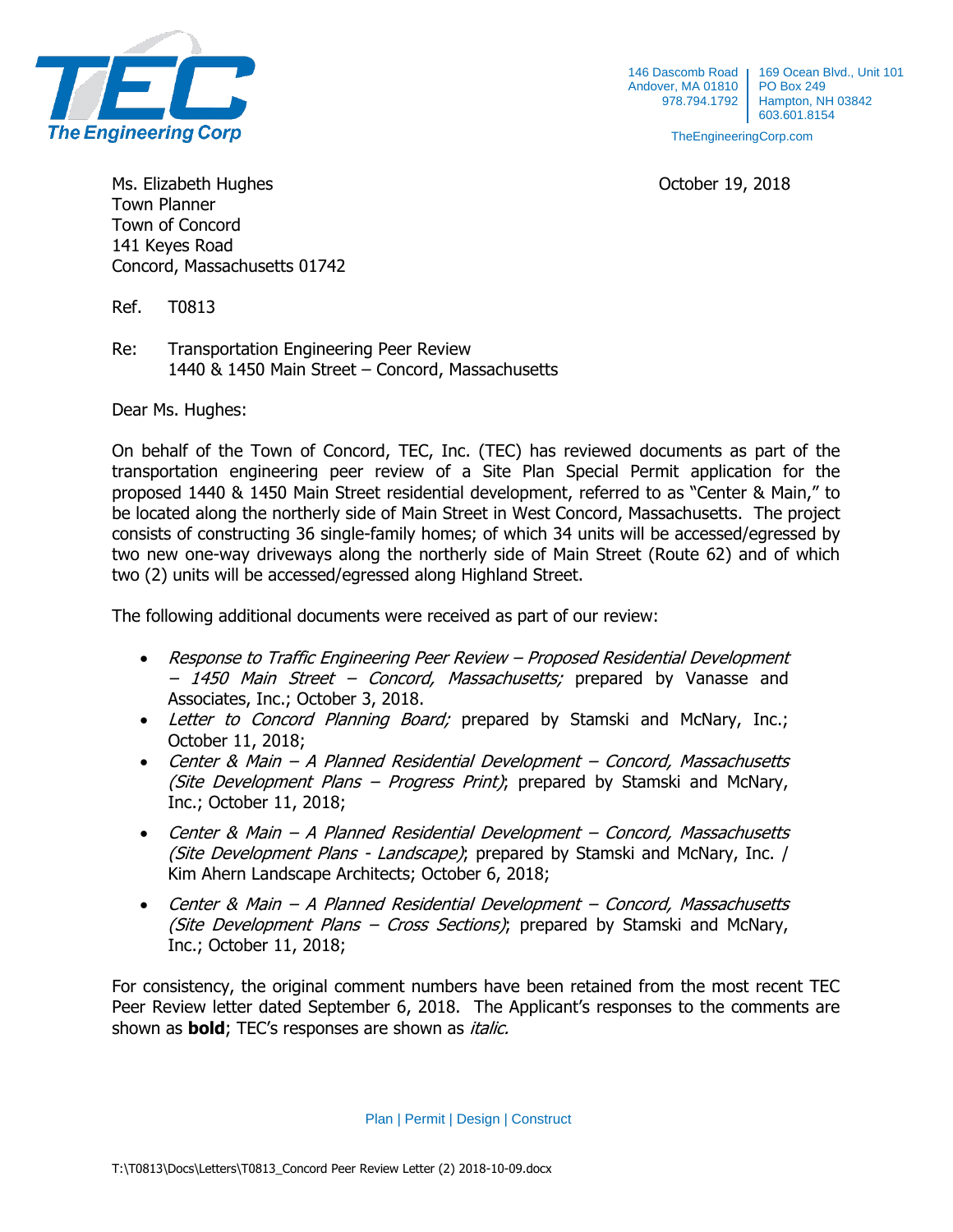Transportation Engineering Peer Review 1440 & 1450 Main Street – Concord, Massachusetts October 19, 2018 Page 2 of 14

# **Transportation Impact Assessment**

- Comment No. 1: The Traffic Impact Assessment (TIA) presents a study area extending along Main Street from Conant Street to the west and Church Street to the east. Although operational characteristics of the intersection of Main Street at Highland Street are not projected to be significantly affected by the project, TEC requests that the Applicant provide documentation of the geometrics, sight distance, and traffic safety information for this intersection as it is directly impacted by residential units for the project. TEC does not intend that this comment include acquisition of additional traffic volumes.
- **VAI Response: Highland Street intersects Main Street from the north to form a three legged, 'T'-type intersection that is under stop control. The Main Street approaches provide a single 12-foot wide travel lane with a 2 to 3-foot wide marked shoulder. The directions of travel along Main Street are separated by a double-yellow centerline. Highland Street provides a 24-foot wide paved traveled-way that accommodates two-way traffic with no pavement markings and vehicles approaching Main Street under stop control; a marked stop-line is provided, however a STOP-sign is not. Sidewalks are provided along both sides of Main Street with a marked crosswalk provided for crossing Highland Street; sidewalks are not provided along Highland Street. The wheelchair ramps associated with the Highland Street crosswalk do not appear to meet ADA standards. A sign is posted on the Main Street eastbound approach that prohibits left-turns from Main Street eastbound to Highland Street between 7:00 and 9:00 AM.**

**Table 1 summarizes the measured SSD along Main Street approaching Highland Street and the ISD for a motorist exiting Highland Street. As can be seen in Table 1, lines of sight at the Main Street/Highland Street intersection exceed the required minimum distance for safe operation (SSD) based on an approach speed of 40 mph, which is slightly above the measured 85th percentile vehicle travel speed documented in the July 2018 TIA (38 mph) and 10 mph above the posted speed limit.**

**A review of the motor vehicle crash history at the intersection as provided by the Massachusetts Department of Transportation (MassDOT) for the period 2011 through 2016 (a 6-year period) indicates that a total of three (3) crashes were reported at or within 300-feet of the Main Street/Highland Street intersection over the 6-year review** 

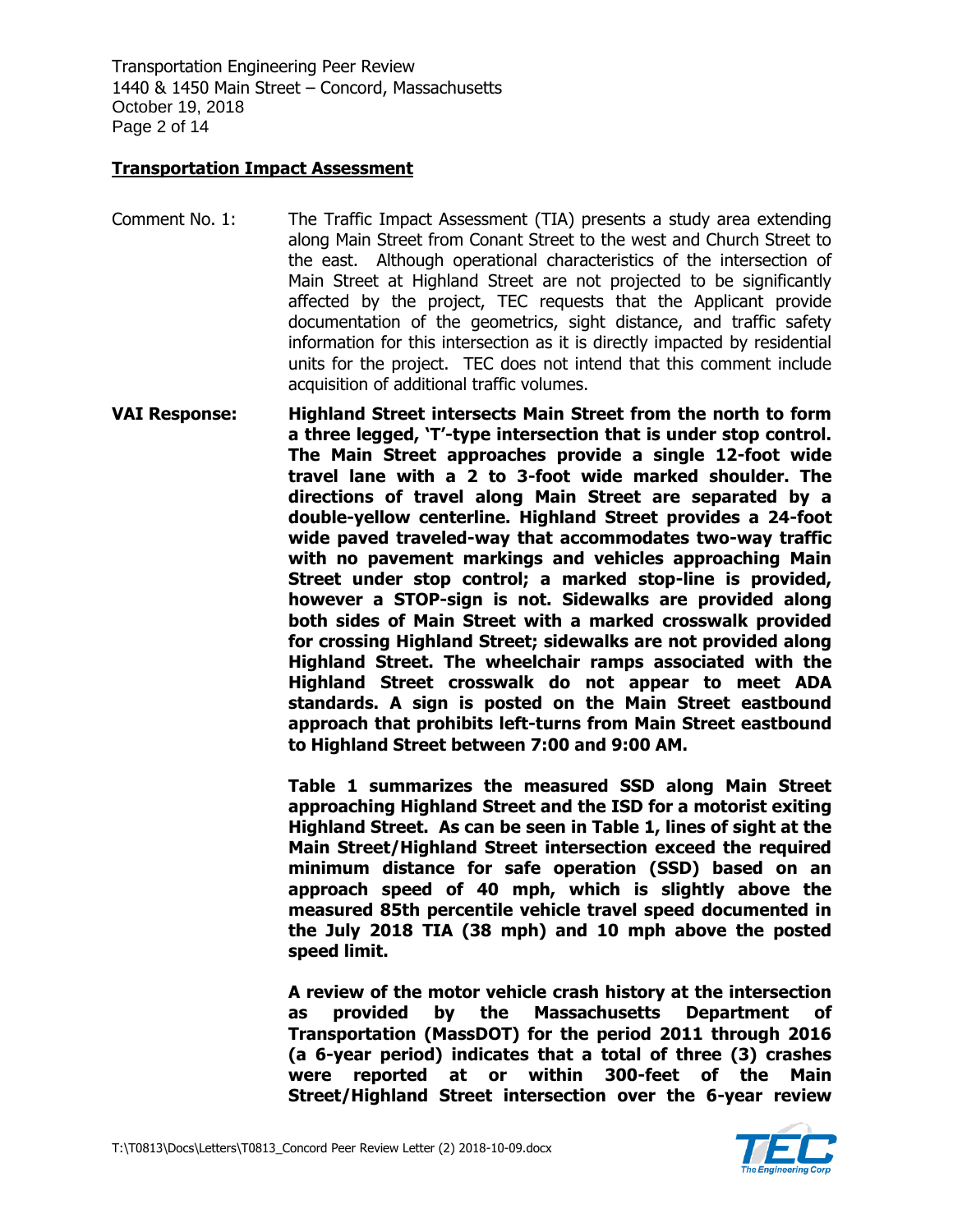Transportation Engineering Peer Review 1440 & 1450 Main Street – Concord, Massachusetts October 19, 2018 Page 3 of 14

> **period, or less than one (1) crash per year. The majority of the reported crashes occurred during daylight, under clear weather, and involved rear-end type crashes that resulted in property damage only. No fatal motor vehicle crashes were reported at the intersection during the review period. As such, no discernable safety deficiencies were apparent at the intersection.**

- TEC Response: No further response required.
- Comment No. 2: The intersection of Main Street at Commonwealth Avenue is currently under construction as part of a separate project. The project has the potential to contribute a new level of traffic volume to the intersection; however, as the intersection's reconstruction modifies the intersection layout to allow for Main Street westbound-to-eastbound to operate as the mainline (where Main Street westbound to Commonwealth Avenue previously operated as the mainline), all traffic to/from the project site is expected to be through movements. Therefore, TEC does not find that additional analysis of this intersection is warranted based on the documented trip generation levels. No response required.

# **VAI Response: No response required**

- Comment No. 3: The TIA reports that June 2018 traffic counts were conducted while public schools were in session. The counts as conducted on June 19<sup>th</sup> and June  $20<sup>th</sup>$  occurred following the end of the semester for seniors, following final exams, and during the Q5 period for Concord-Carlisle High School (CCHS), which indicates that traffic volumes in the vicinity may be lower than a typical school session. The Applicant should provide a sensitivity analysis which looks at a spot-traffic count at one of the major study area intersections and provide a comparison to the counts collected on June  $19<sup>th</sup>$  and June  $20<sup>th</sup>$ . The Applicant should revise the TIA, if applicable; accounting for any change in traffic volumes, adjusted to all TIA intersections, while school is in full session.
- **VAI Response: Supplemental traffic counts were conducted at the study area intersections that were assessed in the July 2018 TIA on Thursday, September 27, 2018, during the weekday morning (7:00 to 9:00 AM) and evening (4:00 to 6:00 PM) peak periods. Table 2 summarizes and compares the weekday morning and evening peak-hour traffic volumes at the study intersections as measured in June and September 2018. We note that traffic volumes during the months of June and September are between 3 and 5 percent above average-month conditions.**

**As can be seen in Table 2, peak-hour traffic volume variations at the study area intersections between June and September were shown to range from a decrease of 7.8 percent to an** 

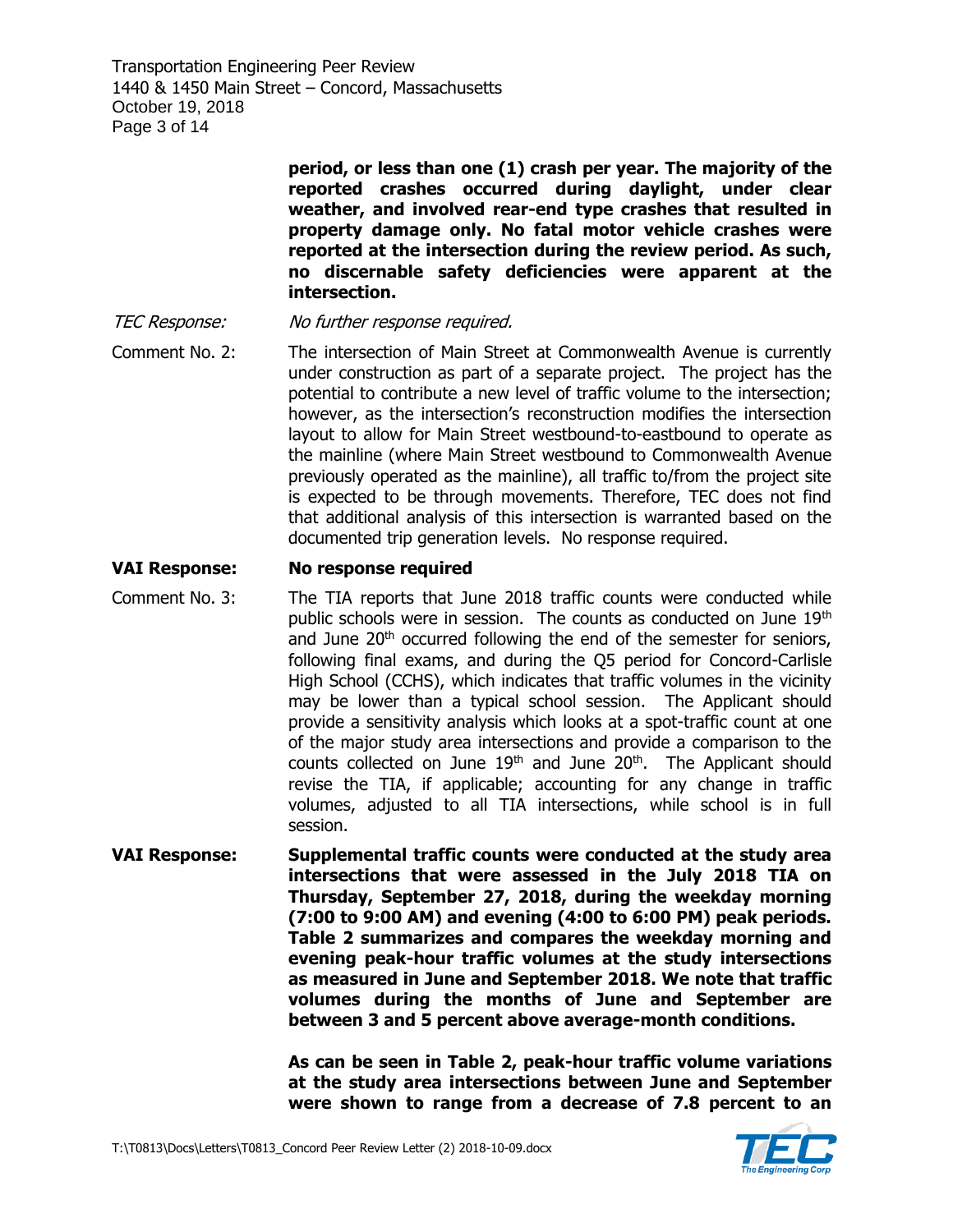Transportation Engineering Peer Review 1440 & 1450 Main Street – Concord, Massachusetts October 19, 2018 Page 4 of 14

> **increase of 9.5 percent, which are within the range of normal daily traffic volume fluctuations that occur between Monday and Friday (typically 10 percent) and would not impact the analysis results or the findings that were presented in the July 2018 TIA with respect to the overall impact of the Project. The September 2018 traffic volume data is attached.**

TEC Response: No further response required.

Comment No. 4: The Applicant utilized no seasonal adjustment factor as June volumes in the vicinity are generally above average-month conditions. TEC concurs with this adjustment of traffic volumes. No response required.

# **VAI Response: No response required**

Comment No. 5: The Applicant has utilized a conservative travel speed along Main Street of 40 mph to assess operations and safety, including sight distance; which is greater than as measured by the Automatic Traffic Recorders (ATR). TEC concurs with this speed assessment. No response required.

# **VAI Response: No response required**

- Comment No. 6: The safety analysis indicates the number, type, and severity of crashes at the study area intersections between 2011 and 2015. Upon review of the MassDOT's online crash portal, it appears that some crashes, although limited, may not be represented in the TIA for intersections in the study area. The Applicant should review the crash data for the study area intersections and update as necessary; including the potential to include 2016 data which is currently available from MassDOT. TEC notes that six (6) crashes at the study area intersections are noted for the year 2016. TEC also requests that crash analysis be conducted for the intersection of Main Street at Highland Street as noted in Comment #1.
- **VAI Response: Table 3 summarizes the MassDOT motor vehicle crash data for the period 2011 through 2016 (6-year review period) for the study area intersections and as expanded to include the Main Street/Highland Street intersection and a reporting of crashes that occurred along Main Street between Conant Street and Pine Street/Church Street that did not occur at an intersection. For the purpose of this evaluation, any crash reported to have occurred within 300-feet of a study area intersection was assigned to the intersection even if the crash was not directly attributable to a specific design feature or operation of the intersection (such crashes would typically be excluded).**

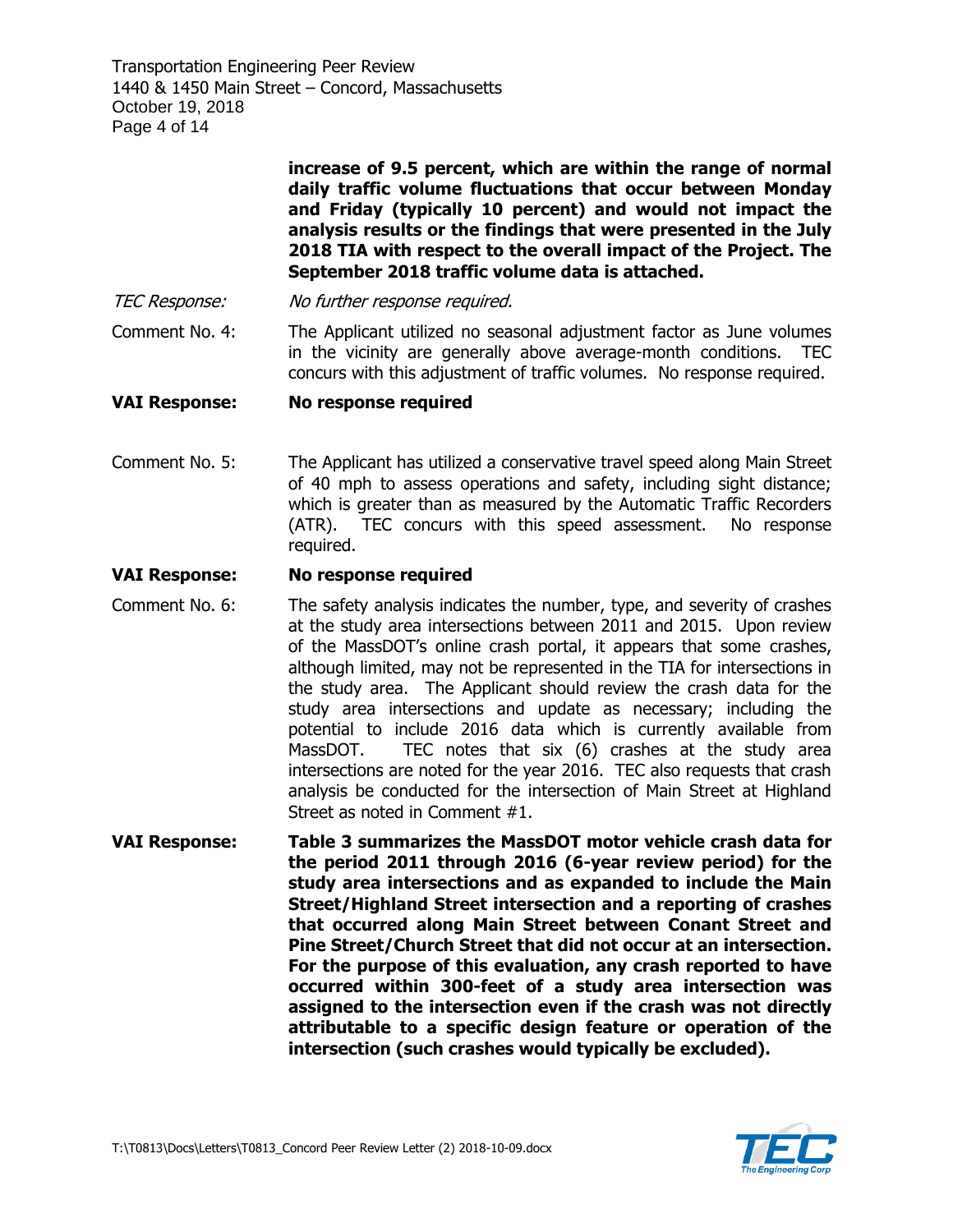Transportation Engineering Peer Review 1440 & 1450 Main Street – Concord, Massachusetts October 19, 2018 Page 5 of 14

> **As can be seen in Table 3, the study area intersections experienced an average of less than two (2) reported motor vehicle crashes per year over the six-year review period and were found to have a motor vehicle crash rate below both the MassDOT statewide and District averages for an unsignalized intersection for the MassDOT Highway Division District in which the intersections are located (District 4). The majority of the crashes were reported to have occurred on a weekday; during daylight; under clear weather conditions; and involved rear-end-type collisions that resulted in property damage only. No fatal motor vehicle crashes were reported to have occurred at the study area intersections over the expanded six-year review period.**

> **Based on a review of the MassDOT motor vehicle crash data and consistent with the findings of the July 2018 TIA, no discernible safety deficiencies were apparent within the study area. The detailed MassDOT crash data and Crash Rate Worksheets are attached.**

TEC Response: No further response required.

- Comment No. 7 Upon review of the MassDOT's online crash portal and data provided, TEC concurs that there appears to be no identifiable crash issue and/or trend at the study area intersection. Although no specific crash trend exists, the Applicant should provide documentation of other traffic safety related issues/deficiencies at the intersections and subject roadways, if applicable.
- **VAI Response: Based on our review of the motor vehicle crash data and roadway/intersection geometry, there are no apparent safety related issues or deficiencies within the study area. Independent of the Project, we recommend that a STOP-sign be installed on the Highland Street approach to Main Street in order to reinforce the assignment of the vehicular right-of-way at the intersection and that the wheelchair ramps that are associated with crosswalk across Highland Street be reconstructed to meet ADA requirements.**

TEC Response: No further response required.

Comment No. 8: The Applicant utilized an annual growth adjustment factor of 1.0 percent per year based on stable volume rates reported from 2007 to 2017 as provided by MassDOT. TEC concurs with this adjustment of traffic volumes for annual growth. No response required.

#### **VAI Response: No response required**

Comment No. 9: The Applicant has estimated the site generated trips based on the Institute of Transportation Engineers (ITE) industry standard

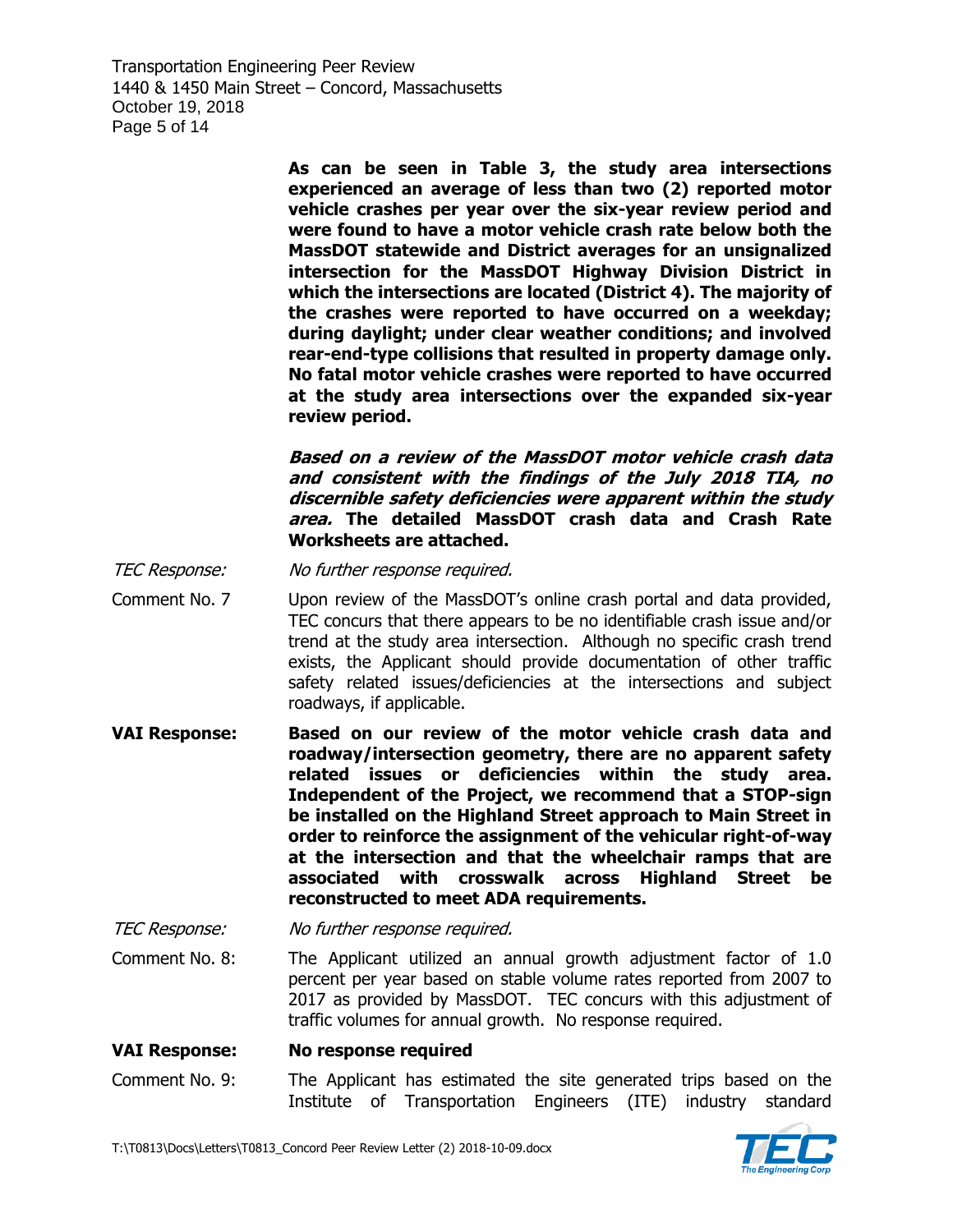Transportation Engineering Peer Review 1440 & 1450 Main Street – Concord, Massachusetts October 19, 2018 Page 6 of 14

> publication Trip Generation, 10<sup>th</sup> Edition for Land Use Code (LUC) 210 -Single-Family Detached Housing. Although some housing on-site will consist of "attached" units, the use of LUC 210 provides a conservative assessment of the overall project. The development is anticipated to generate approximately 30 vehicle trips during the weekday morning peak hour and 36 vehicle trips during the weekday evening peak hour. TEC concurs with the methodology and results of the trip generation calculations.

# **VAI Response: No response required**

Comment No. 10: The project is in close proximity to the West Concord Massachusetts Bay Transportation Authority (MBTA) Commuter Rail Station. It is reasonable to assume that a percentage of site generated traffic would utilize the commuter rail, rather than personal vehicle travel during commuter hours and other portions of the day. The TIA does not take credit for the potential transit trips and therefore the projection of site generated traffic is conservative. TEC concurs with this trip generation calculation. No response required.

#### **VAI Response: No response required**

Comment No. 11: In addition to the project being in close proximity to the West Concord MBTA Commuter Rail Station, the project is also within walking/biking distance to the retail and restaurants provided along Main Street and Commonwealth Avenue within West Concord Center. It is reasonable to assume that a percentage of site generated traffic would walk and/or bike, rather than personal vehicle travel during commuter hours and other portions of the day. The TIA does not take credit for the potential walking and biking trips and therefore the projection of site generated traffic is conservative. TEC concurs with this trip generation calculation. No response required.

#### **VAI Response: No response required**

Comment No. 12: The vehicular traffic generated by the proposed project was distributed onto the adjacent roadway system based upon available Journey-to-Work data published by the US Census Bureau for persons residing in the Town of Concord. This form of trip distribution is consistent with industry standards for residential developments and therefore TEC concurs with the methodology. No response required.

#### **VAI Response: No response required**

Comment No. 13: The Site Development Plans call for the project's driveways to be classified as an entry driveway and an egress driveway. This alignment would force all entering vehicles to utilize the one entry driveway and all exiting vehicles to utilize the one egress driveway. The TIA provides a proportional distribution of site generated trips to/from each of the driveways. This distribution should be modified to reflect the condition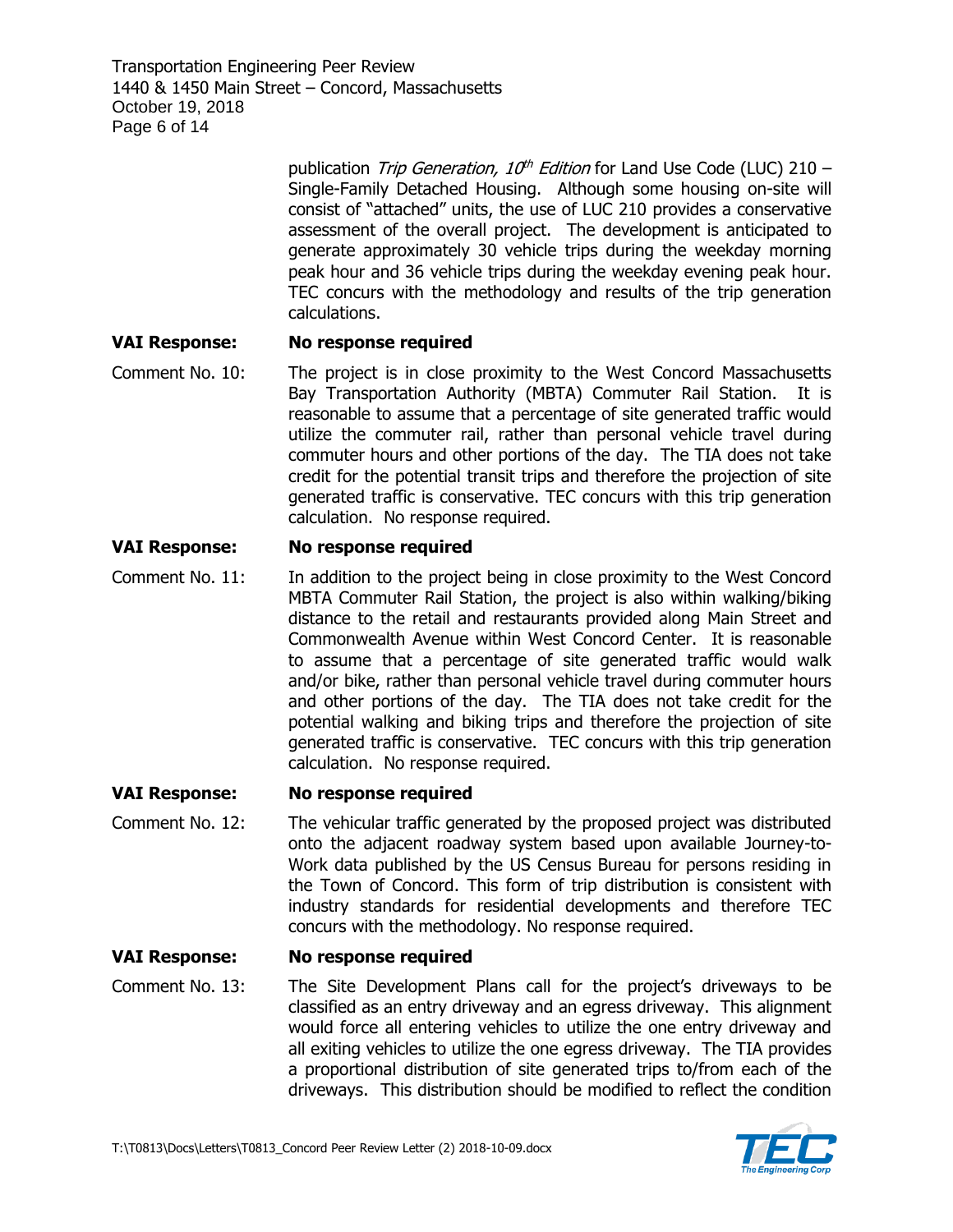Transportation Engineering Peer Review 1440 & 1450 Main Street – Concord, Massachusetts October 19, 2018 Page 7 of 14

> as shown in the Site Development Plans. This modification will only change operational analysis at the site driveways and will not change the results of the capacity and queue analysis at other study area intersections.

**VAI Response: The Trip Distribution Map (Figure 5), Project-Generated Peak Hour Traffic Volumes (Figure 6) and 2025 Build Peak Hour Traffic Volumes (Figure 7) figures that were presented in the July 2018 TIA have been revised to reflect the one-way access drive configuration for the Project and are attached. In addition, the traffic operations analysis for the Project site driveway intersections with Main Street was also revised, the results of which are summarized in Table 4. As can be seen in Table 4 and consistent with the results that were presented in the July 2018 TIA (Table 9), all movements exiting the Project site were shown to operate at a level-of-service (LOS) C during both the weekday morning and evening peak hours with residual vehicle queues of up to one (1) vehicle. All movements along Main Street approaching the Project site roadways were shown to operate at LOS A during both peak hours with negligible vehicle queuing predicted.**

TEC Response: No further response required.

Comment No. 14: There is a discrepancy between the 2018 Existing Traffic Volume Network and the capacity and queue analysis for the southbound rightturn movement from Conant Street to Main Street during the weekday evening peak hour. There are 104 vehicles per the network and 102 per the capacity and queue analysis. This parameter should be corrected.

#### **VAI Response: The noted discrepancy has been corrected.**

TEC Response: No further response required.

- Comment No. 15: TEC does concur with the Highway Capacity Manual 2010 (HCM 2010) methodology as presented in the development of the capacity and queue analysis results. The signalized intersection of Main Street / Pine Street / Church Street was reported however using Synchro percentile queue / percentile delay methodology. The Applicant should correct this methodology although TEC agrees that this will have minimal effect on the result of the capacity and queue analysis.
- **VAI Response: The traffic operations analysis for the Main Street/Pine Street/Church Street intersection was revised to use the HCM methodology, the results of which are presented in Table 5. As shown therein, the subject intersection was shown to operate at an overall LOS B or better during the peak hours under all analysis conditions, with Project-related impacts defined as an increase in overall motorist delay of less than 1.0 seconds and**

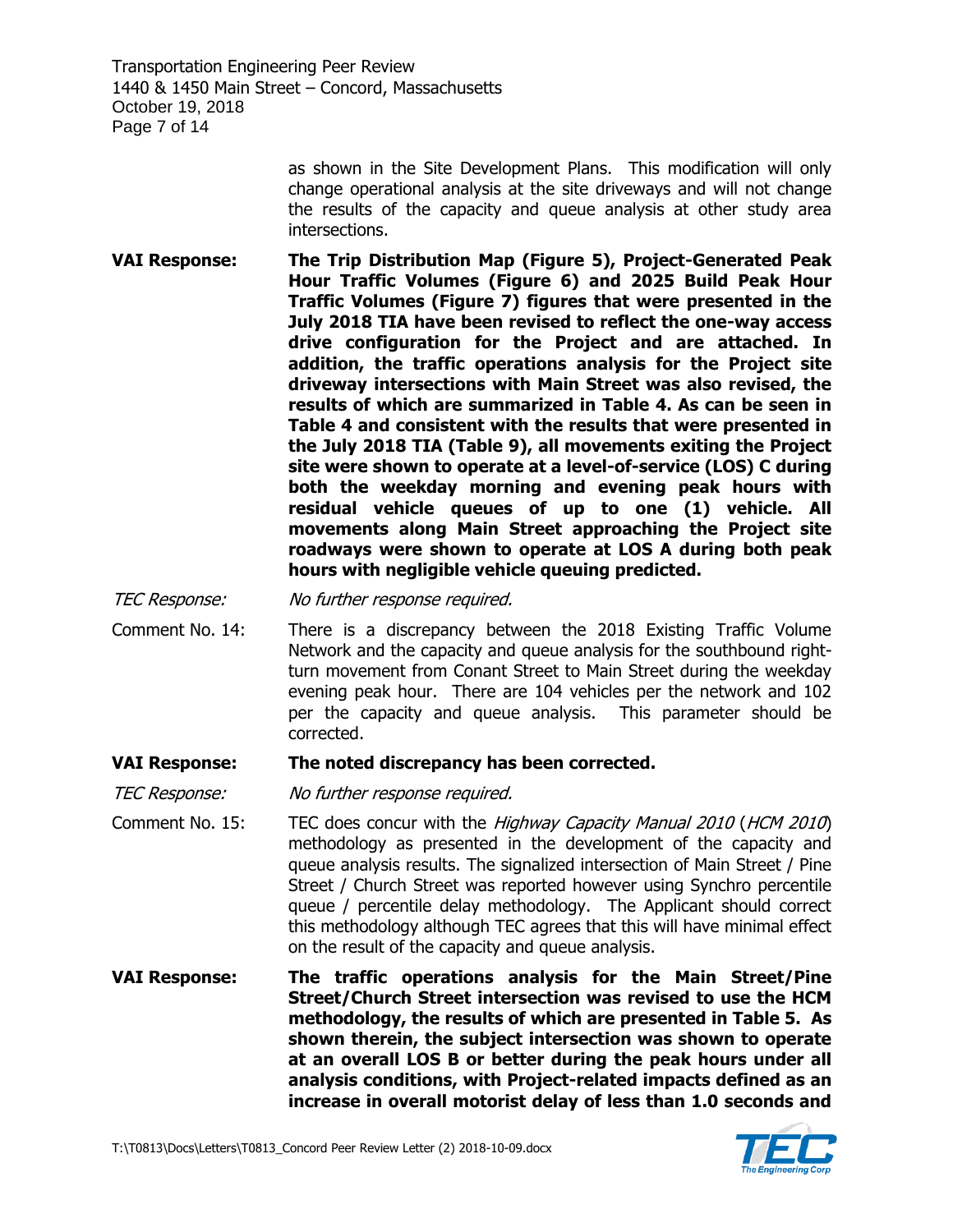Transportation Engineering Peer Review 1440 & 1450 Main Street – Concord, Massachusetts October 19, 2018 Page 8 of 14

# **in vehicle queuing of up to one (1) vehicle, consistent with the findings that were presented in the July 2018 TIA.**

- TEC Response: No further response required.
- Comment No. 16: The comments as noted above may result in modifications to the results of the capacity and queue analysis and therefore TEC has not provided direct comment on the analysis as presented at this time. TEC reserves the right to provide additional comments upon completion of the peer review comment responses.
- **VAI Response: The supplemental traffic count data and revised traffic operations analyses presented herein have demonstrated that the findings that were presented in the July 2018 TIA relative to the impact of the Project on the transportation infrastructure remain valid.**
- TEC Response: No further response required.
- Comment No. 17: Overall, TEC concurs that the general impact of the project on the control delay, queue, and level of service along the approaches to the study area intersections is anticipated to be nominal in terms of 'vehicular' traffic.

#### **VAI Response: No response required**

- Comment No. 18: As driveways are proposed along Highland Street, the Applicant should provide Intersection Sight Distance (ISD) and Stopping Sight Distance (SSD) information for the intersection with Main Street. The Applicant should provide any sight line mitigation as necessary.
- **VAI Response: Table 1 summarizes lines of sight at the Main Street/Highland Street intersection and demonstrates that sight lines at the intersection exceed the required minimum distance for safe operation of the intersection.**

TEC Response: No further response required.

Comment No. 19: In concurrence with recommendations provided in the TIA, the Applicant should commit to remove and consistently maintain vegetation along the site frontage and at the intersection of Main Street / Highland Street, to ensure sight lines remain unobstructed at the site driveways as noted in the TIA. All new vegetation and site signage should be kept low to not impede sight lines to/from the project driveways and Highland Street. See Comment #36 for specific information regarding sight distance observations.

**VAI Response: The Applicant has committed to design and maintain signs and landscaping to be installed as a part of the Project within intersection sight triangle areas so as not to restrict lines of sight. This commitment will be expanded to include trees and vegetation located within the public right-of-way along the** 

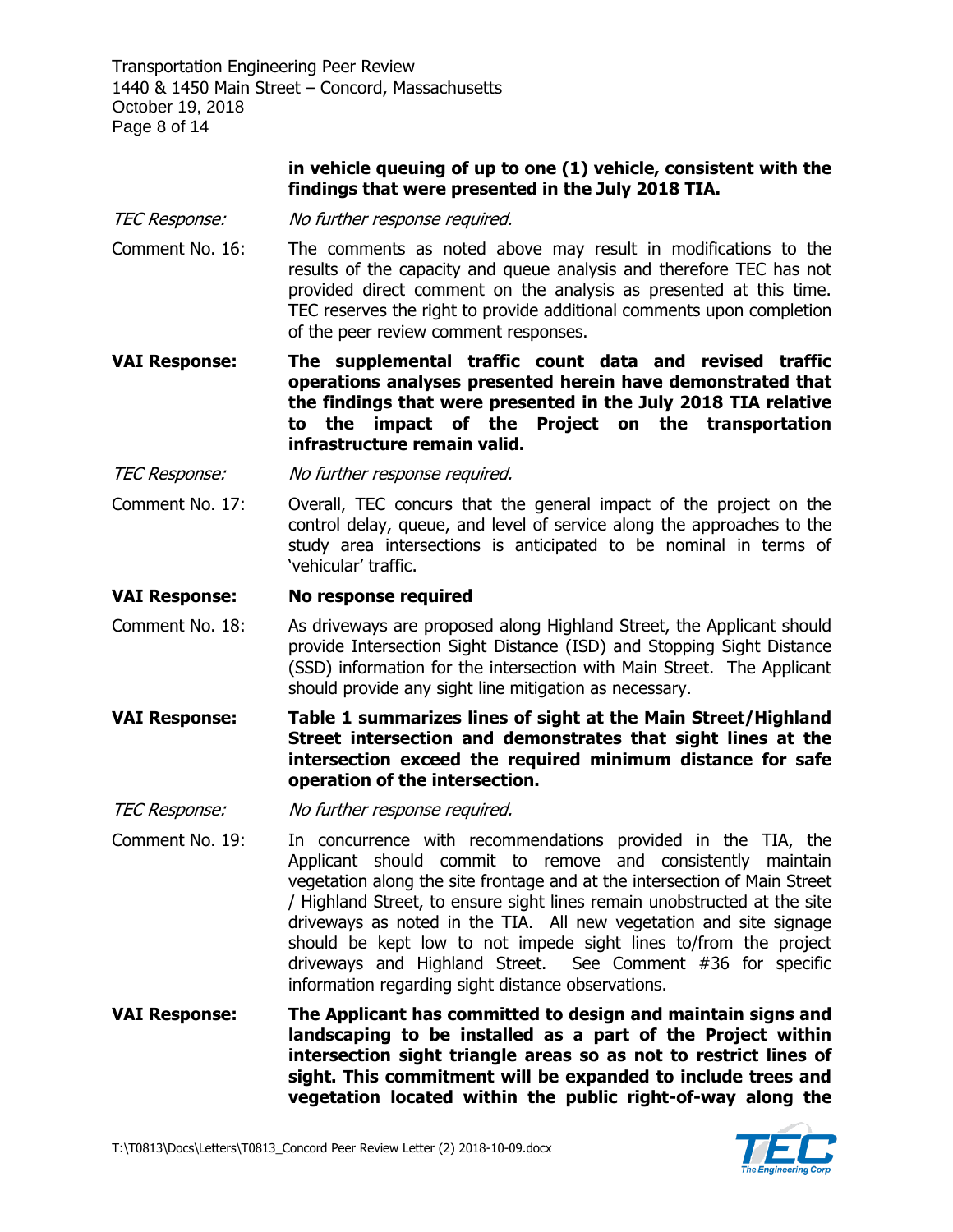Transportation Engineering Peer Review 1440 & 1450 Main Street – Concord, Massachusetts October 19, 2018 Page 9 of 14

> **Project site frontage on Main Street and at the Main Street/Highland Street intersection to the extent that such features inhibit lines of sight to/from the Project site roadways or Highland Street, and to the extent that the Town grants all necessary rights, permits and approvals.**

- TEC Response: No further response required.
- Comment No. 20: The Applicant should provide a commitment to implement all transportation related recommendations identified in the TIA. Further discussion of these measures may be documented in the following Site Development Plans comment section.
- **VAI Response: The Applicant has committed to implement the recommendations that were included as a part of the July 2018 TIA and will accept a condition requiring implementation of the recommendations as a part of any approval that may be granted for the Project.**
- TEC Response: No further response required.
- Comment No. 21: In addition to recommendations outlined in the TIA, the Applicant should consider upgrades to the accessible ramps and existing crossings at the intersections of Main Street / West Street and Main Street / Highland Street. These crossings will provide a direct path of travel for children of future residents to access the Thoreau Elementary School and provide the path of travel for residents to safely access the MBTA Commuter Rail Station and business district of West Concord; further lowering single occupancy vehicle trips.
- **VAI Response: The Applicant agrees to reconstruct the wheelchair ramps associated with the crossings at the Main Street/Highland Street and Main Street/West Street intersections for compliance with ADA requirements.**

TEC Response: No further response required.

#### **Site Development Plans**

- Comment No. 22: In The TIA as provided by the Applicant notes that a school bus waiting area should be provided at an appropriate location in consultation with the Town. The Applicant should meet with the Town of Concord School Department and Department of Public Works to determine this location and provide detail information on the location and associated amenities within the Site Development Plans.
- **VAI/SMI Response: The requested information will be added to the Site Development Plans. A bus stop waiting area bench with sidewalk connection to park has been added along Main street**

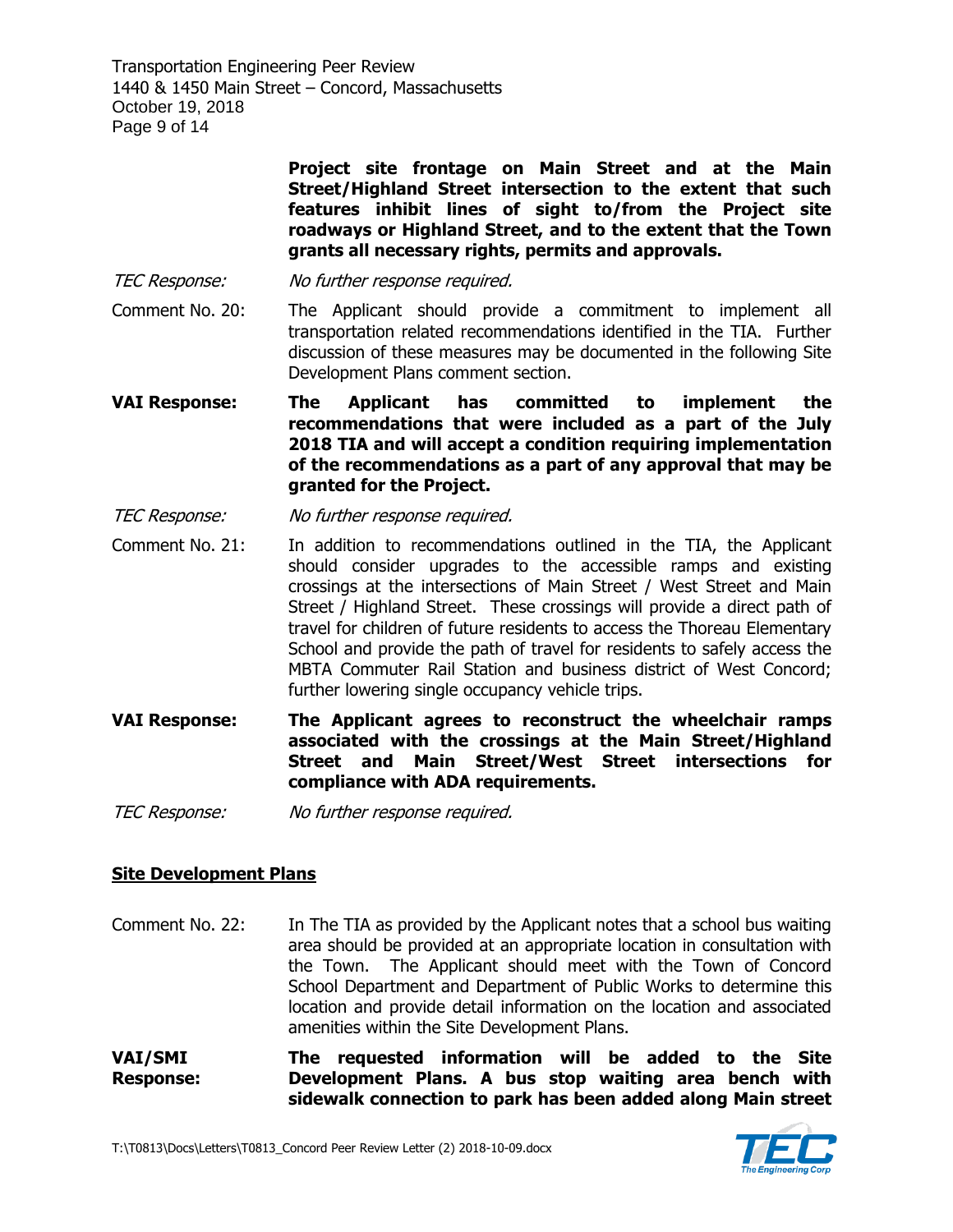Transportation Engineering Peer Review 1440 & 1450 Main Street – Concord, Massachusetts October 19, 2018 Page 10 of 14

# **sidewalk near egress driveway.**

- TEC Response: TEC has verified the inclusion of a bus stop waiting area on the revised Site Development Plans. The Applicant should provide connection of this area to the proposed sidewalk network.
- Comment No. 23: The Applicant should provide turning templates showing the ability of refuse vehicles and Town of Concord fire apparatus to access, circulate, and egress the site through the circulation pattern of the internal private roadway without leaving the paved surface.

# **SMI Response: No response provided.**

TEC Response: Comment not addressed as part of submitted package to TEC.

Comment No. 24: The Site Development Plans do not appear to provide sufficient space along the private drive for a Town of Concord fire apparatus to turn around in the vicinity of buildings  $#27 / #28$  and  $#13 / #14$ . Upon application of a turning template, should a fire apparatus not be able to complete a full U-turn, the Applicant should consider modifications at these points to further enlarge the roadway hammerheads as shown, and/or provide for a engineered pervious area beyond the asphalt to allow for complete turns.

# **SMI Response: No response provided.**

TEC Response: Comment not addressed as part of submitted package to TEC.

Comment No. 25: The Applicant should consider comments from the Concord Fire Department to install guidance / directional signage at the end of the entry driveway to denote the locations of street numbers to assist with resident location for fire safety.

# **SMI Response: No textual response provided.**

TEC Response: Applicant has not provided verification of coordination with Town of Concord Fire Department to date.

Comment No. 26: The Applicant should coordinate with the Town of Concord Fire Department for preferred locations of fire lanes (if needed), confirmation of hydrant locations, and sign requirements for fire lanes within the site. TEC does note that the current Site Development Plans as provided include locations for fire hydrants.

#### **SMI Response: No textual response provided.**

TEC Response: Applicant has not provided verification of coordination with Town of Concord Fire Department to date.

Comment No. 27: The Town of Concord Road and Sidewalk Standard Details provide for a typical roadway cross-section with a minimum 22-foot pavement width. The Site Development Plans as provided depict a minimum roadway width of 22-feet in line with the standard detail. No response required.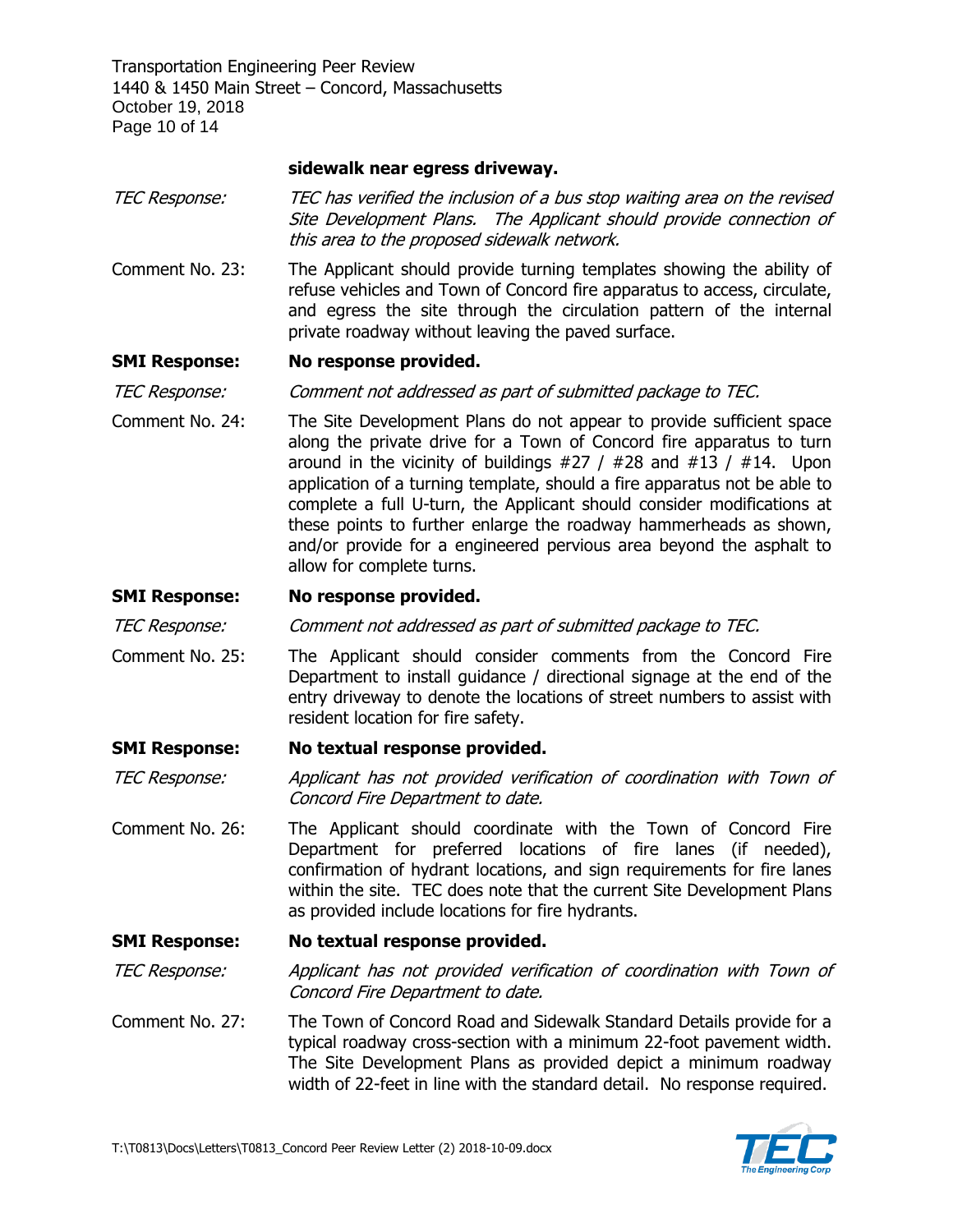Transportation Engineering Peer Review 1440 & 1450 Main Street – Concord, Massachusetts October 19, 2018 Page 11 of 14

# **SMI Response: No response required**

Comment No. 28: The Site Development Plans as provided depict an existing Town catch basin along the northerly side of Main Street in the middle of the proposed egress driveway location to Main Street. This creates the potential for existing stormwater ponding during rain/snow events to exist at the driveway opening. All water to this location is expected to be off-site related based on the stormwater infrastructure laid-out onsite. It is TEC's recommendation that the Applicant should consider a minor shift in the driveway location or provide for the relocation of the catch basin to remove it from the driveway opening. Note that should this be a low-point catch basin as opposed to a by-pass catch basin, the shift in driveway location would be a more feasible alternative.

# **SMI Response: CPW suggests removing the comment since they have no concerns with the catch basin.**

TEC Response: TEC acknowledges the Town request. No further response required.

Comment No. 29: Section 7.7.2.1 of the Town of Concord Zoning Bylaw notes that minimum parking for a single- and two-family dwelling and planned residential development shall include "two (2) spaces per dwelling unit or one and one-half (1½) spaces per dwelling unit for subsidized lowand moderate-income housing or elderly housing developments." Upon inspection of the Representative Building Elevations and Floor Plans, all dwelling units appear to provide two indoor spaces and space for one outdoor parking stall at a minimum. TEC concurs that this bylaw is satisfied.

# **SMI Response: No Response Required**

Comment No. 30: The Site Development Plans as provided depict an on-site sidewalk network along one side of each roadway throughout parts of the Planned Residential Development. The Applicant should consider at a minimum the construction of sidewalk along one side of roadway throughout the entire project. This includes the entry and egress driveways, separate from the neighborhood park area, to provide connectivity to Main Street. The Applicant should further consider, if possible, the construction of sidewalk along both sides of each road in the development.

# **SMI Response: The sidewalk has been extended up to the upper left turnaround for Units 11-15.**

TEC Response: No further response required.

Comment No. 31: The Applicant shall also provide further detail on the plan to the location and type of accessible ramps within the project and along the existing sidewalk across the driveways along Main Street. In addition, the construction details on Sheet 8 and Sheet 10 do not provide detail for the several types of accessible ramps that may be needed

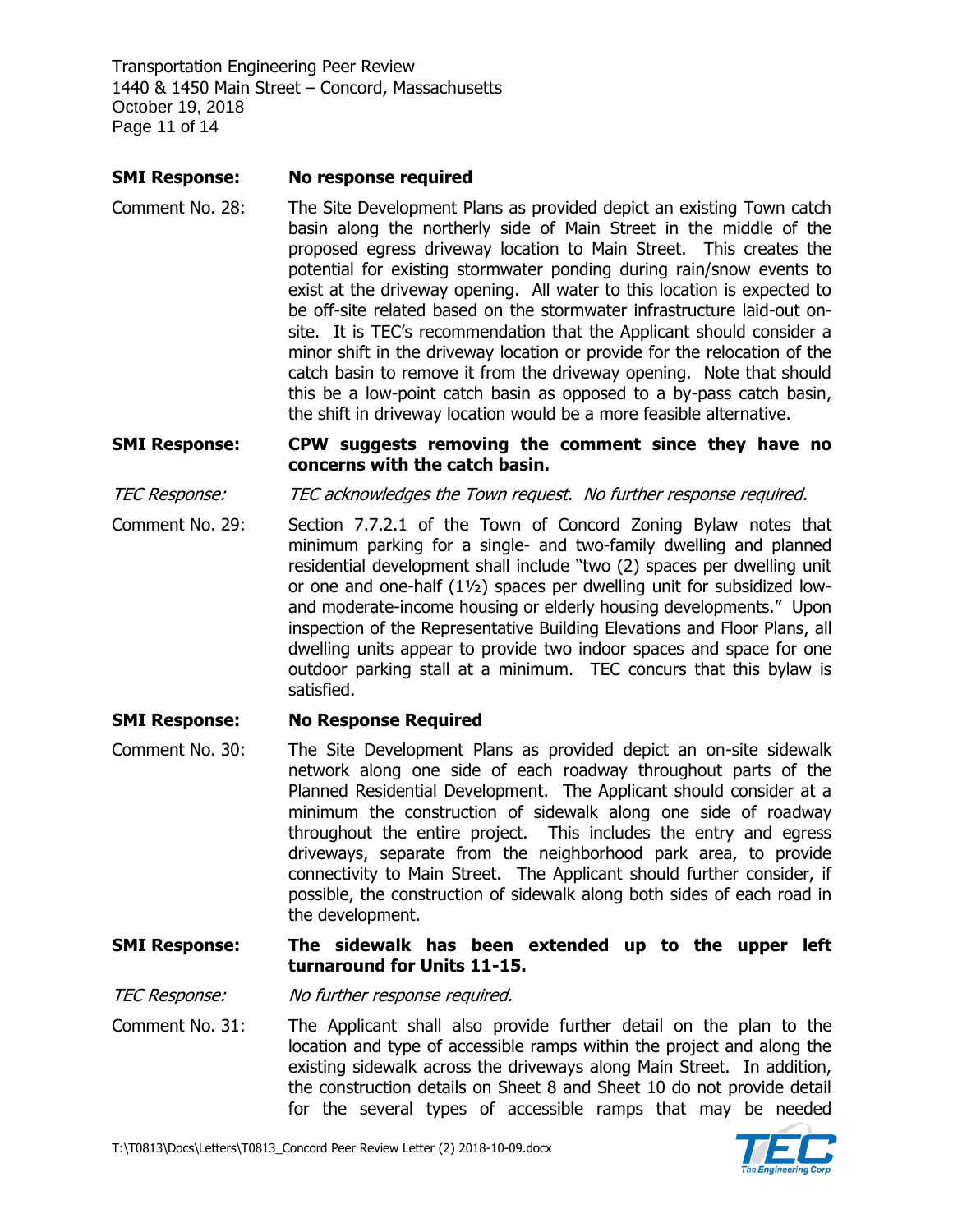Transportation Engineering Peer Review 1440 & 1450 Main Street – Concord, Massachusetts October 19, 2018 Page 12 of 14

> throughout the site. Details for each ramp configuration type should be added to the Site Development Plans.

# **SMI Response: No response provided.**

TEC Response: Comment not addressed as part of submitted package to TEC.

Comment No. 32: The Applicant shall provide details within the plan to the type and material for crosswalk layout across the entry driveway and egress driveway, consistent with Town of Concord Standards and West Concord Master Plan recommendations. The Applicant should also provide similar detail, if different, to the type and material for crosswalk layout within the site.

# **SMI Response: No response provided.**

TEC Response: Comment not addressed as part of submitted package to TEC.

- Comment No. 33: As the Site Development Plans depict two (2) dwelling units along Highland Street, the Applicant should consider providing sidewalk accommodations from the apex of Highland Street to Main Street along the frontage of the dwelling units. See Comment #21.
- **SMI Response: No textual response provided. Site Development Plans show new sidewalk connection opposite Unit #21 through wooded area to Highland Street to provide pedestrian access to Units #1 and #2.**
- TEC Response: Should the Town find the connection sufficient to connect development units, no further response required.
- Comment No. 34: It is reasonable to assume that operating speed along the internal private roadway would be 30 miles per hour (mph); however, TEC has assumed an operating speed of 25 mph to assess sight distance along the internal private roadway. The Site Development Plans as provided depict two (2) horizontal curvatures in the internal private roadway where the sight lines along the roadway are impeded and therefore do not attain a full 155-foot distance (25 mph) for at least one direction of travel:
	- Horizontal curvature between approximately STA 1+25 and STA 3+50 on the easterly side of the site. Both direction sight lines are obstructed by building #22; and
	- Horizontal curvature between approximately STA 2+50 and STA 4+25 on the westerly side of the site. Northbound travel sight lines are obstructed by building #16.

**SMI Response: No response provided.** TEC Response: Comment not addressed as part of submitted package to TEC. Comment No. 35: The Site Development Plans as provided depict six (6) separate vertical curves located at PVI STA 0+25, STA 1+00, and STA 3+90 along the

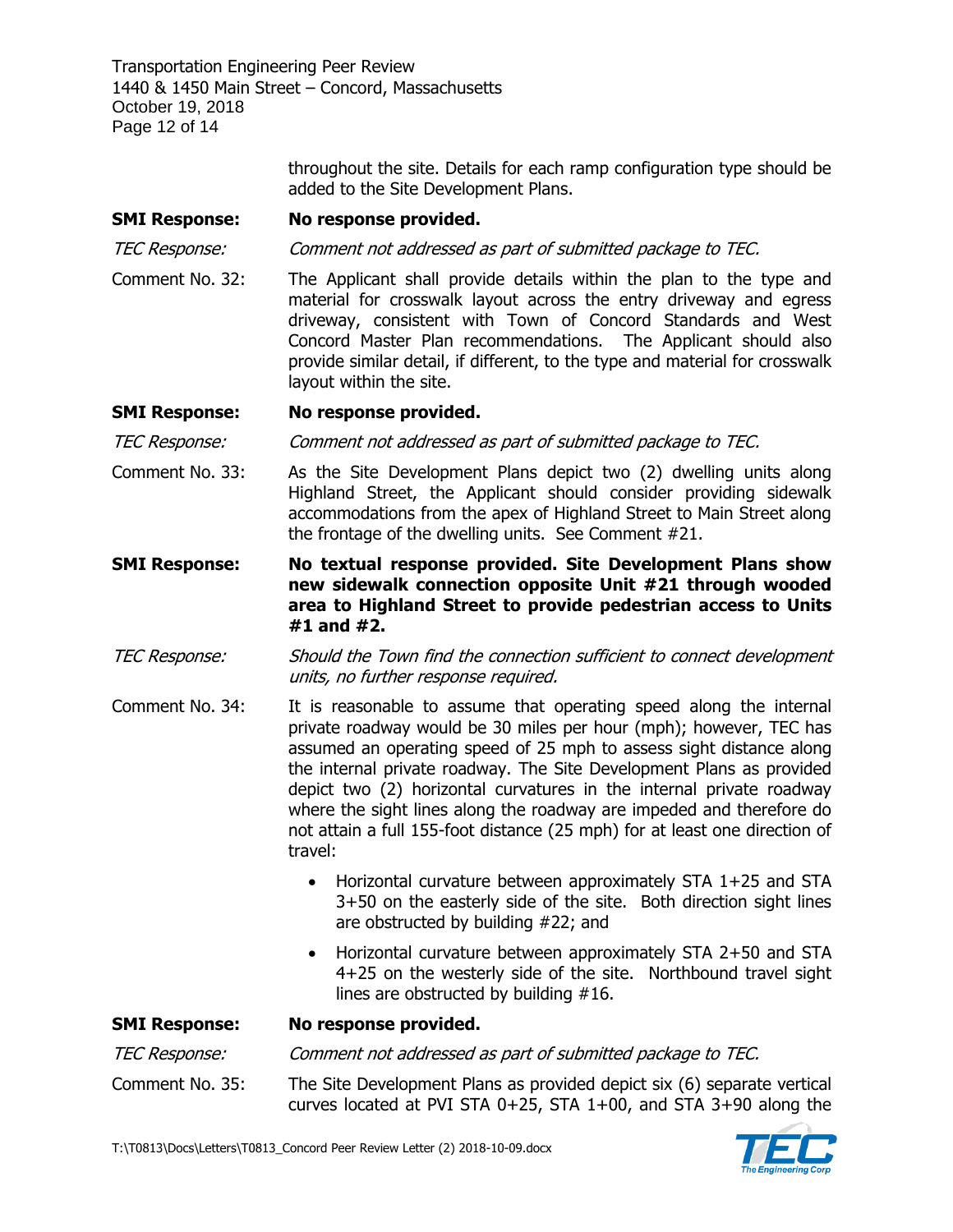Transportation Engineering Peer Review 1440 & 1450 Main Street – Concord, Massachusetts October 19, 2018 Page 13 of 14

> entry driveway and points east; as well as PVI STA  $0+25$ , STA  $1+50$ , and STA 4+00 along the egress driveway and points west, which are designed with K-values that are below the AASHTO minimum recommendations for sight distance along 30 mph roadways. Under as assumed 25 mph condition for the roadway, four (4) of these curves still are designed with K-values that are below the AASHTO minimum recommendations. The Applicant should consider an alternative grading design for these areas or the Applicant shall provide justification for each vertical curve location which is in conflict with AASHTO recommendations.

# **SMI Response: No response provided.**

TEC Response: Comment not addressed as part of submitted package to TEC.

Comment No. 36: There is currently no landscaping plan provided as part of the Site Development Plans. As these plans were not reviewed, TEC presents the following information:

- The Applicant has not denoted the trimming or removal of vegetation along Main Street at the entry driveway, egress driveway, or Highland Street. Upon field visitations, TEC has noted that the ISD from the proposed exit driveway looking west is approximately 375-feet; which is slightly lower than the 392 feet as reported in the TIA. TEC finds that this may be related to finite locations in the field and considers the difference negligible. Assuming all vegetation is maintained, or removed; all ISD and SSD will be greater than AASHTO minimum recommendations. The Applicant should commit to remove and consistently maintain vegetation to ensure sight lines remain unobstructed at the site driveways as noted in the TIA. The Applicant should also revise the Site Development Plans to provide sight triangles and measurements at each project intersection adjacent to the entry driveway, egress driveway, or Highland Street. All new vegetation and site signage should be kept low to not impede sight lines to/from the project driveways and Highland Street.
- As no internal landscaping plan is provided, TEC cannot assess whether sight lines along the internal private roadway will be further obstructed as noted in Comment #34. Upon compilation of the landscaping plan, the Applicant should take note of these sensitive horizontal curves along the internal private roadway and ensure that a 155-feet sight line along the roadway is maintained (assumes 25 mph operating speed).

**SMI Response: Landscape plan provided. No formal textual response provided.**

TEC Response: A landscape plan has been provided by the Applicant; however the